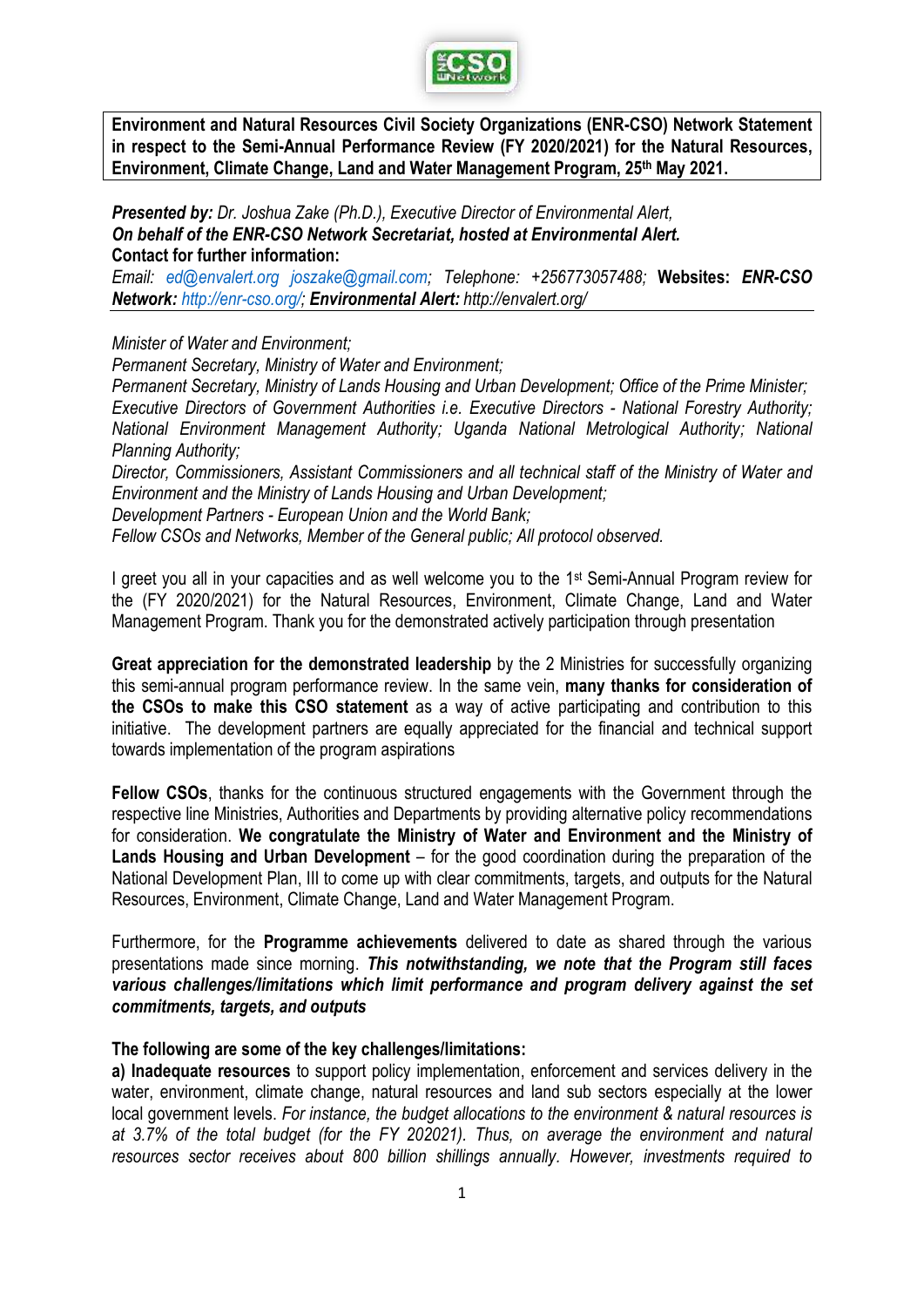

*address program issues is estimated at 9 times the current funding investment (MWE, 2018). The current funding is far below the estimated national adaptation costs 194.5 million USD per year, (National Climate change Policy, (2013).* Previous experience showed that inadequate funding to the across sectors resulted in failure in deliver on several targets under the NDP II, (2015/16-2019/20).

**b) Severe reduction in the forest cover and wetland degradation** (*thus, currently 12.4 and 8.9%, respectively, MWE, 2020*) which exacerbate the effects of climate change on Water, Environment and **Agriculture** 

**c) Climate variability and change associated impacts** including: *raising water levels resulting into flooding in the Lake Victoria, Albert and Kyoga basins.* Thus, climate induced disasters are more prevalent in various parts of the country.

**d) Corona Virus Disease – 19 (COVID-19) Pandemic** total lock down impacted on all the sectors and the economy, largely due to restricted movements, loss of business and livelihoods. Besides various development projects were suspended due to reduction in financial flows, there compromising implementation, enforcement and service delivery in the water, environment, climate change, natural resources and land sub sectors.

# **Suggested recommendations going forward**

**a) Step up resources (e.g. financial, human, technological) allocation** to support effective implementation of the planned undertakings and the associated commitment and targets for the Natural Resources, Environment, Climate Change, Land and Water Management Program. This requires structured engagement with high level decision makers e.g. Ministry of Finance, Planning and Economic Development; National Planning Authority; President's office.

**b) Advance Private sector involvement** in the planning, implementation (especially at the landscape and water catchment management levels) and review of the program performance and reporting

**c) Promote Investment in Science, Technology, Engineering, Innovation, Research and development** for purposes of advancing sustainable infrastructure development, efficiency and effectiveness of the environment & natural resources management, but also supporting responsive community-based adaptation and mitigation to climate change and variability

**d) Active participation of the Local Government, Cities Authorities** (*i.e. Kampala, Masaka, Gulu, Arua, Fort Portal, Mbarara and Mbale*) in the planning, implementation and review of the annual program performance and report.

**e) Review and update the monitoring, reporting and verification frameworks** (*earlier based on sector approach*) to track performance and reporting against the set Programme targets and committees in the National Development Plan III, (2020/21-2024/25).

**f) Update the current strategies for gender strategies** earlier based on sectors to integrate the requirements and aspirations in the Programme in respect to gender and gender-based violence.

**g) Promoting environment, natural resources, climate action stewardship through exemplary leadership** (*by Government technocrats, Politicians, Private Sector, Cultural, Religious, Academia*) at all levels.

**h) Develop and implement the COVID-19 green recovery action plan** to enable effective implementation of the Programme.

**I) Strengthening the existing institutional and coordination mechanisms** for effective implementation of the programme activities in the **forest landscapes, water catchments, district and community levels.**

**Lastly, as the ENR-CSOs** we commit to a line our programme implementation to the NDP III, so we can make value adding contributions towards the Programme targets. Besides, we will continuously pursue structured evidence-based engagements with the Government at all levels to provide alternative policy recommendations targeted at contributing to improved community livelihood, economic